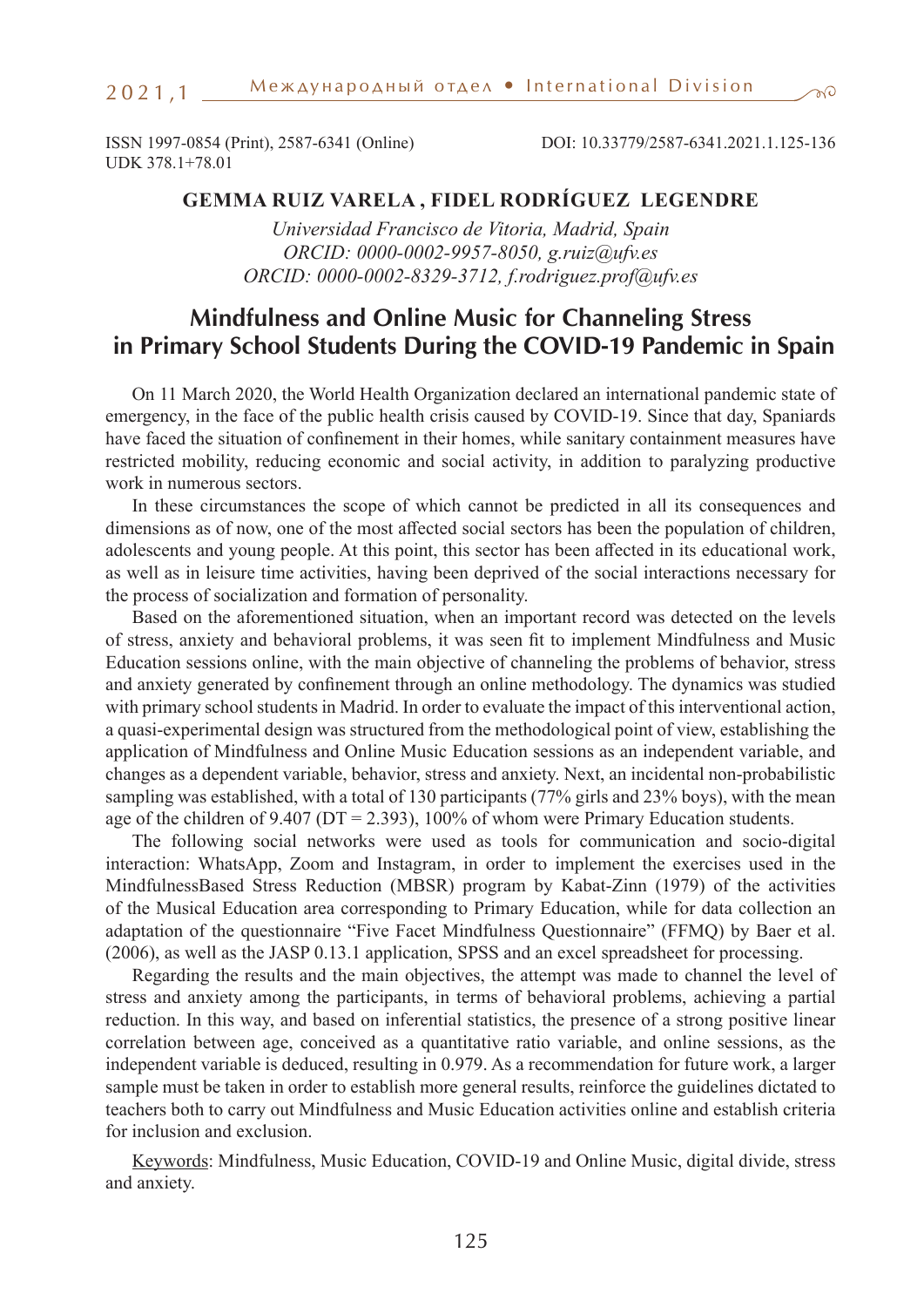*For citation / Для цитирования*: Ruiz Varela G., Rodríguez Legendre F. Mindfulness and Online Music for Channeling Stress in Primary School Students During the COVID-19 Pandemic in Spain // Проблемы музыкальной науки / Music Scholarship. 2021. № 1. С. 125–136. DOI: 10.33779/2587-6341.2021.1.125-136.

#### **ГЕММА РУИС ВАРЕЛА, ФИДЕЛЬ РОДРИГЕС ЛЕГЕНДРЕ**

*Университет Франсиско де Витория, г. Мадрид, Испания ORCID: 0000-0002-9957-8050, g.ruiz@ufv.es ORCID: 0000-0002-8329-3712, f.rodriguez.prof@ufv.es*

# **Медитация и Онлайн-музыка для устранения стресса у учеников начальной школы во время пандемии COVID-19 в Испании**

11 марта марта 2020 года Всемирная организация здравоохранения объявила международное чрезвычайное положение в связи с пандемией перед лицом кризиса общественного здравоохранения, вызванного COVID-19. С того дня испанцы столкнулись с ситуацией изоляции в своих домах, в то время как санитарные меры сдерживания ограничили мобильность, снизили социальную активность, а также парализовали продуктивную работу во многих секторах экономики.

В этих обстоятельствах, масштабы которых невозможно предсказать во всех их последствиях и измерениях, самыми уязвимыми являются дети, подростки и молодёжь. На данный момент возникают трудности в образовательной работе, а также в проведении досуга, поскольку он лишён социальных взаимодействий, необходимых для процесса социализации и формирования личности.

Исходя из ситуации, когда появились признаки роста уровней стресса, тревожности и поведенческих проблем, было сочтено целесообразным проводить онлайн-занятия по музыкальному образованию с основной целью – преодолеть названные проблемы. Динамика изучалась с учениками начальной школы в Мадриде. Чтобы оценить влияние направленного действия, квази-экспериментальный план был структурирован с методологической точки зрения, устанавливая применение сеансов медитации онлайн-музыкального образования в качестве независимой переменной и изменений в качестве зависимой переменной, – поведения, стресса и беспокойства. Затем была создана случайная, не вероятностная выборка, всего 130 участников (77% девочек и 23% мальчиков) со средним возрастом детей 9,407 лет (DT = 2,393), 100% из которых были учащимися начальной школы.

В качестве инструментов для общения и социально-цифрового взаимодействия использовались следующие социальные сети: WhatsApp, Zoom и Instagram для выполнения упражнений, используемых в программе «MindfulnessBased Stress Reduction» (MBSR) Кабат-Зинна (1979) в рамках деятельности, соответствующей начальному музыкальному образованию, а для сбора данных адаптирована анкета «Five Facet Mindfulness Questionnaire» (FFMQ) Баэра и др. (2006), а также приложение JASP 0.13.1, SPSS и электронная таблица Excel для обработки.

Была предпринята попытка частичного снижения уровня стресса и тревоги среди участников с точки зрения поведенческих проблем. На основе выводимой статистики определено наличие сильной положительной линейной корреляции между возрастом,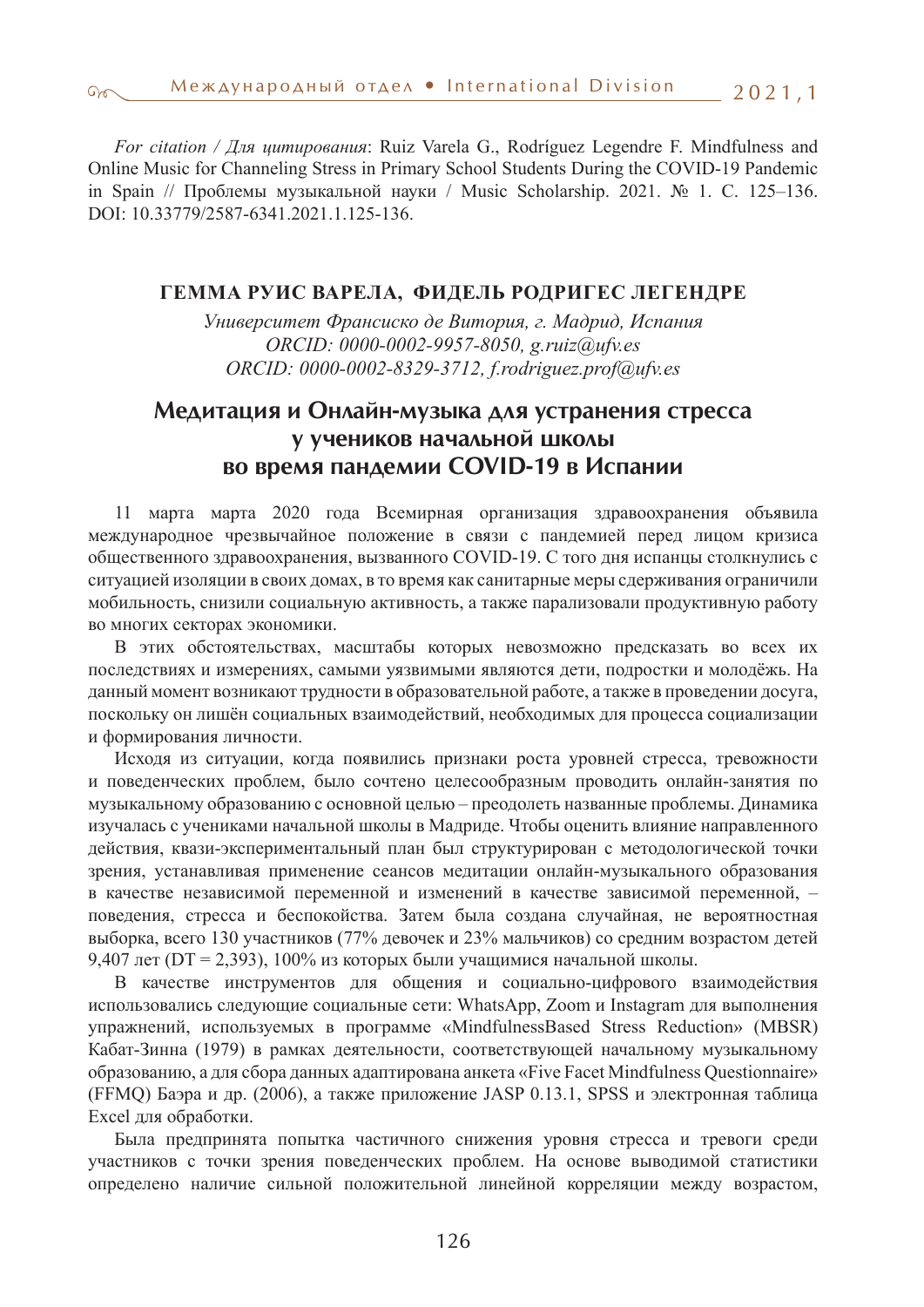$\pi c$ 

рассматриваемым как количественная переменная, и онлайн-сеансами как независимой переменной, в результате получилось 0,979. В качестве рекомендации для будущей работы необходимо взять более крупную выборку для получения общих результатов, усилить методические рекомендации, предписываемые учителем о том, как проводить мероприятия по медитации и музыкальному образованию в Интернете, и установить критерии для их оценки.

Ключевые слова: медитация, музыкальное образование, COVID-19 и онлайн-музыка, цифровой барьер, стресс.

#### **INTRODUCTION**

In January 2020, the World Health Organization (WHO) declared that the coronavirus outbreak detected in the city of Wuhan (China) was a public health emergency of international concern. Subsequently, on March 11 the WHO established in its evaluation of Covid-19 that this new coronavirus can be characterized as a pandemic. So on 14 March in Spain a state of alarm was decreed for the sake of stopping the expansion of this new coronavirus. In this state of emergency no one was allowed to leave their homes with the exceptions established in article 7 of Royal Decree 463/2020 of March 14 which declared the state of alarm for the management of the health crisis situation caused by Covid-19.

Although being necessary at that time, the effects of the confinement on citizens were negative. In the first place, there were very negative psychological sequelae, such as increased stress, anguish, confusion, anger, boredom and frustration, as well as an increase in dangerous addictions.

In the field of education, one of the main problems caused by the pandemic was the growth of the digital divide among students from different social classes, in addition to problems in the learning process due to the substitution of face-to-face teaching with online classes, as well as a significant drop in student achievement.

To the above aspects must be added the bombardment of information about this new disease and the consequent situation of stress and anxiety generated in the population in addition to the confinement itself, whose effect has been counterproductive, leaving a series of very serious negative consequences. It is precisely within the framework of the previous scenario that Mindfulness was applied, which according to the experts worth highlighting two very relevant figures: Thich Nhat Hanh and Jon Kabat-Zinn. Kabat-Zinn (1979), Lazar et al. (2005), Kemeny (2012), Páez, Díaz and Hernández (2016) Segovia (2019), after eight weeks of practice you can reduce stress and anxiety levels (in combination with Music Education activities as was our case).

Based on the above considerations, it is worth highlighting two very relevant figures: Thich Nhat Hanh and Jon Kabat-Zinn. Kabat-Zinn, used Mindfulness as a complement to medical treatments for pain (Parra et al. 2012) and in 1979, founded a Stress Reduction and Relaxation clinic in Massachusetts creating the program called MindfulnessBased Stress Reduction (MBSR) eight weeks long (Melero, 2015). Numerous studies establish that this technique significantly reduces levels of stress and anxiety in humans.

Regarding Music Education, which is the other factor of study in this proposal, it is indispesable to mention Marta Toro,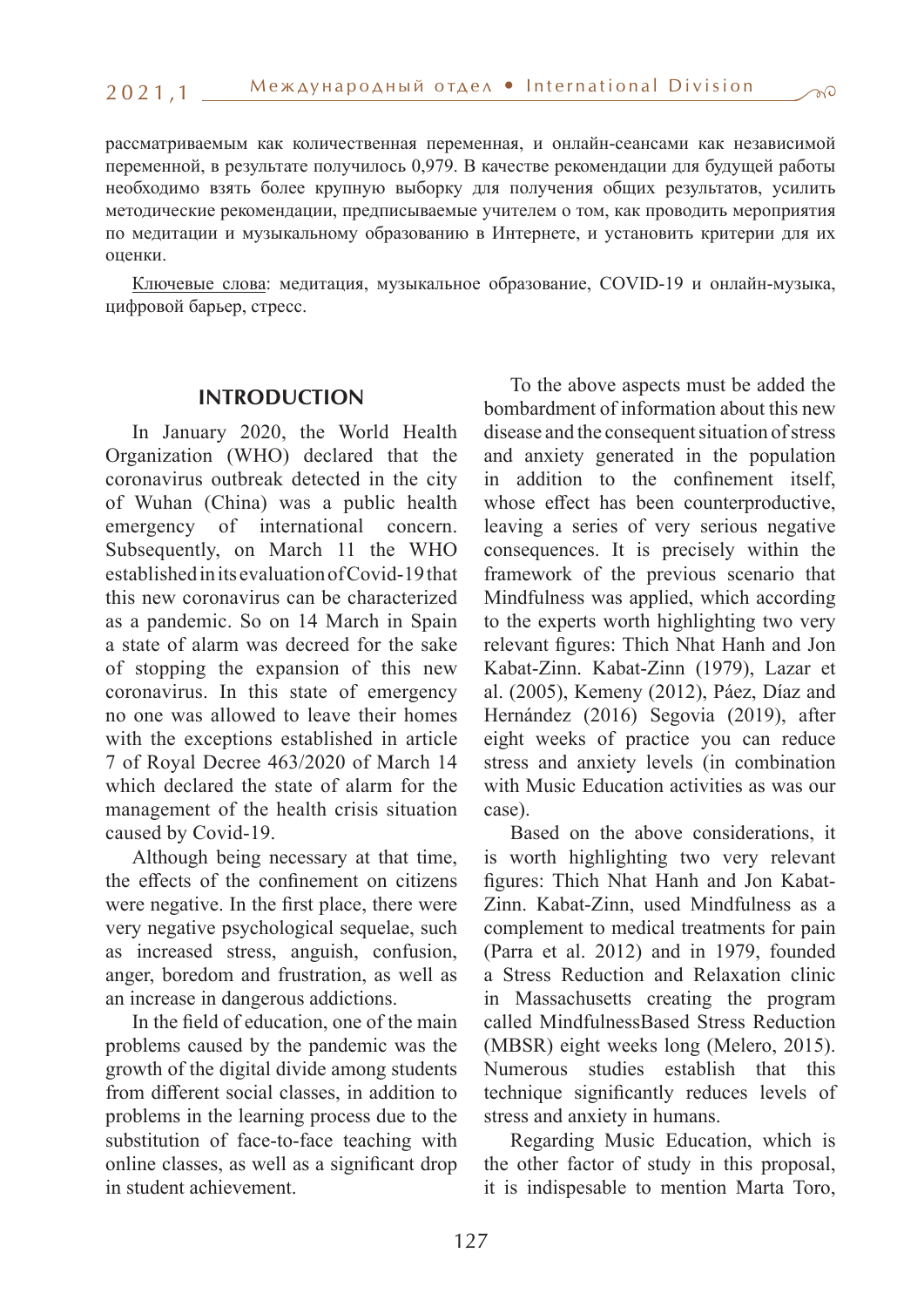the creator of the "Grow with Confidence" method for improving care (2011), which, being based on music and relaxation, improves the attention span and reduces anxiety in children between 7 and 12 years old. This is a digital platform for supporting parents and educators which aims to improve the well-being of children and their environment during the various stages of their growth. It is ideal for use in schools, in consultations and at home. The method has been scientifically tested by the Faculty of Sciences of the University of Vienna in a clinical trial with 156 children with very positive results (Toro, 2011).

In short, this pandemic has generated significant levels of stress, anxiety, and fear as the result of the total confinement of the population, to which should be added the increase in behavioral problems and psychological imbalances. Therefore, the introduction of the combined techniques of Mindfulness and Music Education by means of an online methodology has been rightly estimated.

## **MINDFULNESS PRACTICE AS A FORM OF IMPROVING YOUR HEALTH. REVIEW OF STUDIES**

Currently there exists a disconnection between the body and the mind; In other words, people live with the body in the present time and in the physical space in which they are temporarily located, but with the mind elsewhere, and sometimes automatically thinking about the past or the future, leaving aside living in the present or concentrating on this very moment. This process is what is known as the autopilot. Martín-Ausero and García de la Banda (2007), defining it as "an attitude in which the person is aware of the thoughts that refer to the past or the future, instead of focusing on the present" (p.23). This expresses the frequent occurrence

when a person, when performing a particular task, tends to anticipate or focus on issues that have no relation to what he or she is doing at that very moment, thereby creating unconscious habits.

Segal, Williams, and Teasdale (2017) comment that we can spend hours on that automatic pilot, without realizing what we are really doing. During the period in which our mind wanders, without being present or aware of what is being done, we are much more vulnerable to problematic or negative situations. When our mind acts in the like manner on an automatic pilot, our brain activates judgments, previous concepts, comparisons, anticipations, memories ... and our mind wanders without any guidance, usually taking into account the past or the future (Losa and Simón, 2013).

On automatic pilot, all the thoughts, sensations, feelings (of which we are not aware) can produce old habits of thought that what they do is worsen our mood (Segal, Williams, & Teasdale, 2017). Santamaría et al. (2006) comment that the practice of Mindfulness would allow us to become aware of the present moment, to attract our mind to the circumstance that we have to carry out immediately.

For Melero (2015), the concept of Mindfulness and its practice would make us aware of our thoughts, feelings and bodily sensations. In addition it would teach us to make relevant decisions, instead of automatically reacting to thoughts and feelings as if they were real.

Kabat-Zinn (1990) observed the effect that the practice of Mindfulness tends to reduce emotional reactivity. This reactivity refers to the distancing of emotions (accepting them), so that they do not affect us so much; that means accepting emotions as they come. In other words, it seeks to become aware of the need not to make judgments about thoughts that are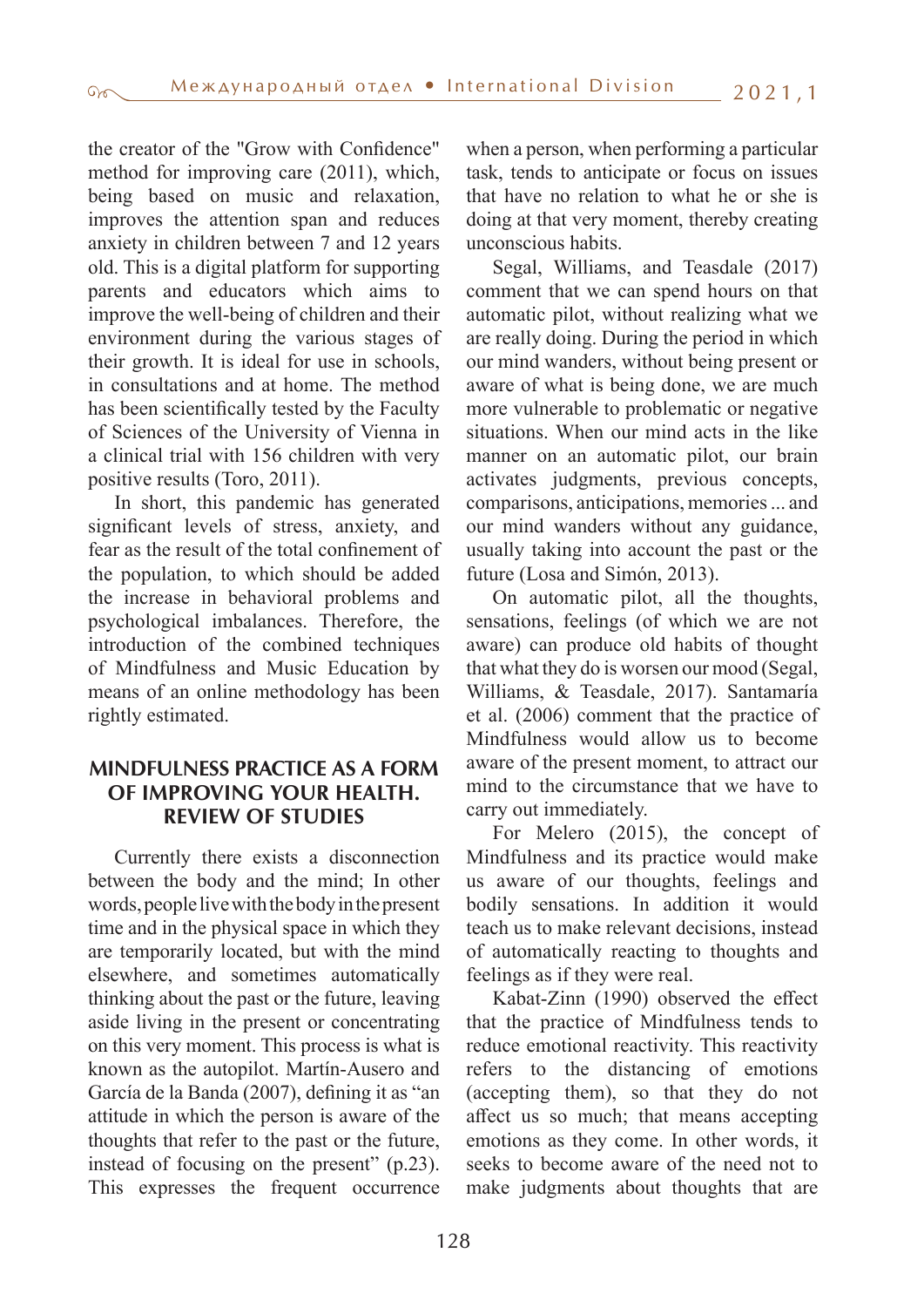passing through the mind, and if negative circumstances are occurring – or have happened – we must learn to accept them, trying not to be reactive with harmful emotions.

In this sense, and in relation to the previous assessment, Simón (2010) points out that when we practice Mindfulness we become aware of the mental activity experienced at that time, while Melero (2015) highlights the absence of reactivity such as the ability of "knowing how to respond, instead of reacting impulsively to situations, thoughts, emotions, etc. In other words, not being trapped by them or rejecting them" (p. 208).

At the neurobiological level, this reactivity is found in the amygdala and the prefrontal cortex, while Hözel et al. (2010) cited in Hita E. M. (2018), discover in their results that, after practicing Mindfulness, the amygdala became smaller and connectivity with other areas of the brain decreases.

On the other hand, and in line with everything that happens in our brain when practicing Mindfulness, Lazar et al. (2005), "used magnetic resonance imaging to observe the brain of expert meditators" (Tealde, 2016, p. 8), verifying that the regions associated with attention, internal consciousness and sensory processing (prefrontal cortex and the right anterior insula) they evidenced a thickening of these parts. On the contrary, the amygdala was more reduced in the meditators than in those who did not meditate (Hervás, Cebolla & Soler, 2016, p. 119). "The amygdala is a subcortical structure associated with emotions, whose main function is to send information related to fear and anxiety" (Villegas et al., 2015, cited in Tealde, 2016, p. 4).

Finally, it should be noted that after eight weeks of practice the changes occurring in the brain begin to be apparent, achieving an improvement in working memory and sustained visual attention as well as an increase in performance and a noticeable decrease in distraction after this training in mindfulness (Segovia, 2019).

Furthermore, Kemeny et al. (2012) found in their study that after eight weeks of the practice of Mindfulness, teachers exhibited fewer negative emotions, a reduction in negative feelings, a reduction in anxiety and an increase in states of positive moods (cited in Body, Ramos, Recondo and Pelegrina, 2016).

## **MUSICAL EDUCATION AS A FORM OF IMPROVING YOUR HEALTH. REVIEW OF STUDIES.**

Music has been shown to have incredible benefits in people with stress, depression, with different pathologies and addictions. This practice has had beneficial repercussions on the physical as well as on the emotional level.

According to studies conducted by Vaillancourt (2009), music can fulfill various functions: it can be listened to without further ado, it can be used as an educational method, it can be studied for the sake of interpreting it, and it can be used in therapy as a means for improving, maintaining or restoring the physical and psychological condition of a person. In the same way Killingsworth and Gilbert (2010) establish that when a subject achieves mindfulness in the present moment (by focusing on the content of his mind at the same moment), he will achieve a greater state of well-being, because he is living fully consciously at the present moment, here and now. In this sense, as the result musical education focus on attention is improving notably, since the practice itself requires the mechanism of concentration as an essential element to practice it.

In addition to the previous point, Martín et. al (2014) affirm that emotional intelligence can be educated through music,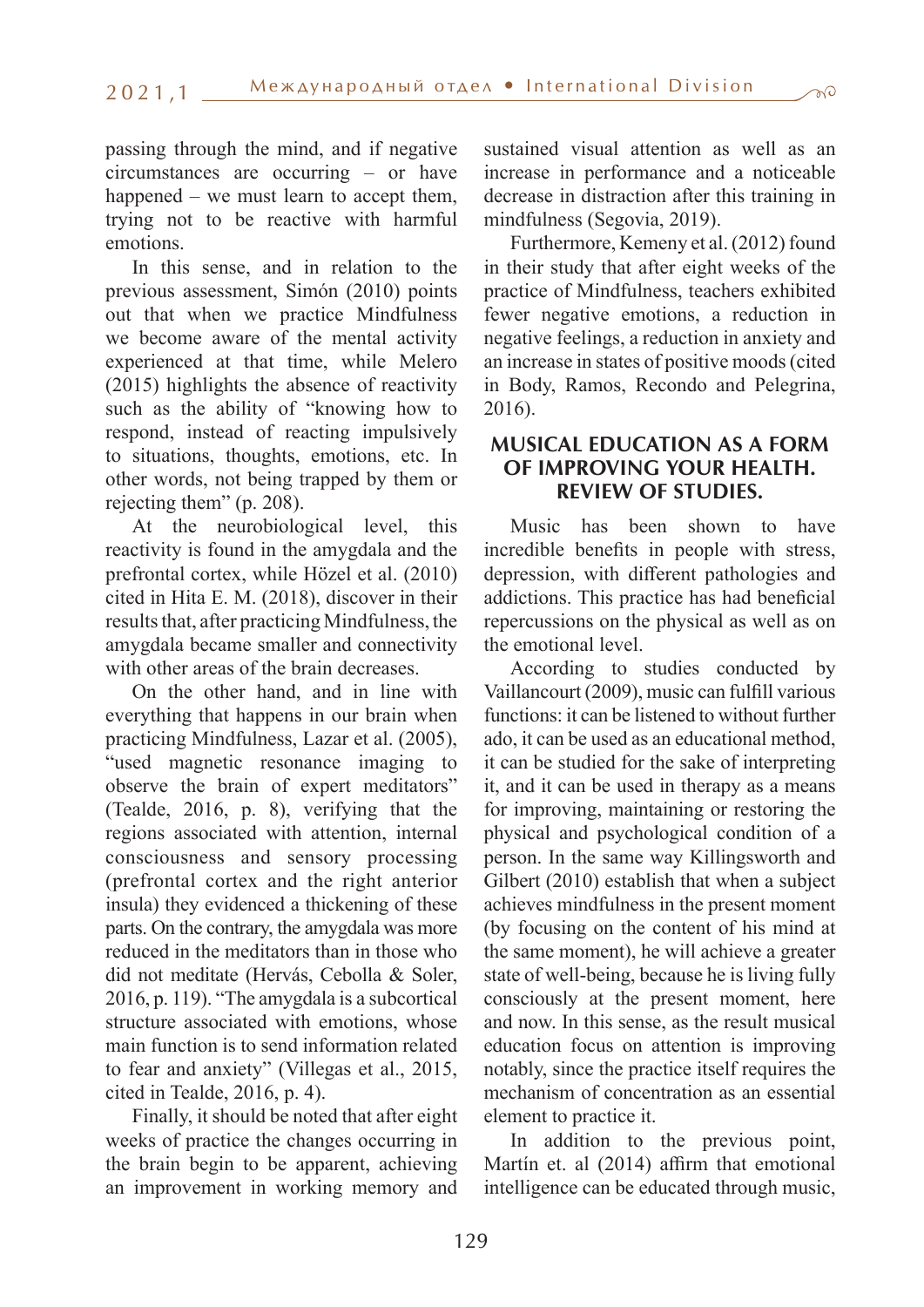since this is a good vehicle to allow us to affect our emotions, detect them, label them correctly, regulate them using our control capacity and take advantage of them constructively. In this sense, Correa (2010) contributes in his studies the psychological effects of music, demonstrating its aid in the control of pain, fear, or anxiety...and providing the strategies for the functional use of music in the different subjects which are taught in educational centers. Likewise, Lacárcel (2003) researches Music Education from the perspective of it providing a path that contributes to psychic and emotional development, providing us with the necessary balance for achieving an adequate level of well-being and happiness, since it not only fulfills a strictly educational function, when we speak of musical learning, but also serves other purposes, since it encourages the discovery of our own inner world, communication with "the other" and the capture and appreciation of the world around us.

Albornoz (2008) studies how music, with the help of techniques and models adapted to the individual and/or group needs of the classroom, encourages emotional exploration by establishing selfknowledge and with it the development of meaningful strategies to face and solve learning problems, since it embraces the emotional dimension, which contributes to developing the motivation to learn. In addition, the process of approaching and understanding emotional life could imply the increase of a positive concept about oneself, or a considerable improvement of self-esteem. Ruiz and Rodríguez (2018) came to the conclusion in their study that the correlations between the "psychoaffective context," the "affective management context," the "psycho-affective context," and "socio-perceptual context" are all very strong in the musical practice.

In summary, emotional well-being is an indicator of the students' motivation in the activities and tasks proposed to them in the classroom. Thus, when we identify disinterest, there is an emotion which sustains it. Recognizing emotions in learning processes means stimulating and enhancing creative activity for the sake of promoting meaningful learning, which translates into global well-being. Therefore, working by means of Mindfulness and music around the difficulties related to anxiety, stress and behavior problems in the confined state of the COVID pandemic, seeking personal and academic development, presents a way for permeating study and stimulating motivation, responsibility and commitment, in order to adopt a posture which contributes to facing the challenge of study.

## **METHODOLOGY**

For the sessions, the main Mindfulness training techniques used in the Kabat-Zinn Mindfulness-Based Stress Reduction (MBSR) program were implemented:

1. A Mindfulness breathing exercise

2. A body-scan (the awareness of your body sensations)

3. Mindfulness in activities of daily life (washing, showering ...).

Different types of relaxations were also performed in which the mind is fully conscious (Jacobson relaxation and guided massages). During the live sessions, direct observation was used in which the following aspects were observed: it was necessary to detect if all the participants were doing the session, how they behaved, if they had their eyes closed, and if they were still and comfortable in their places.

At the same time of the Mindfulness sessions, the program Grow with confidence by Marta Toro (2010) was used, aimed at children between 7 and 12 years old, taking advantage of the windows of opportunity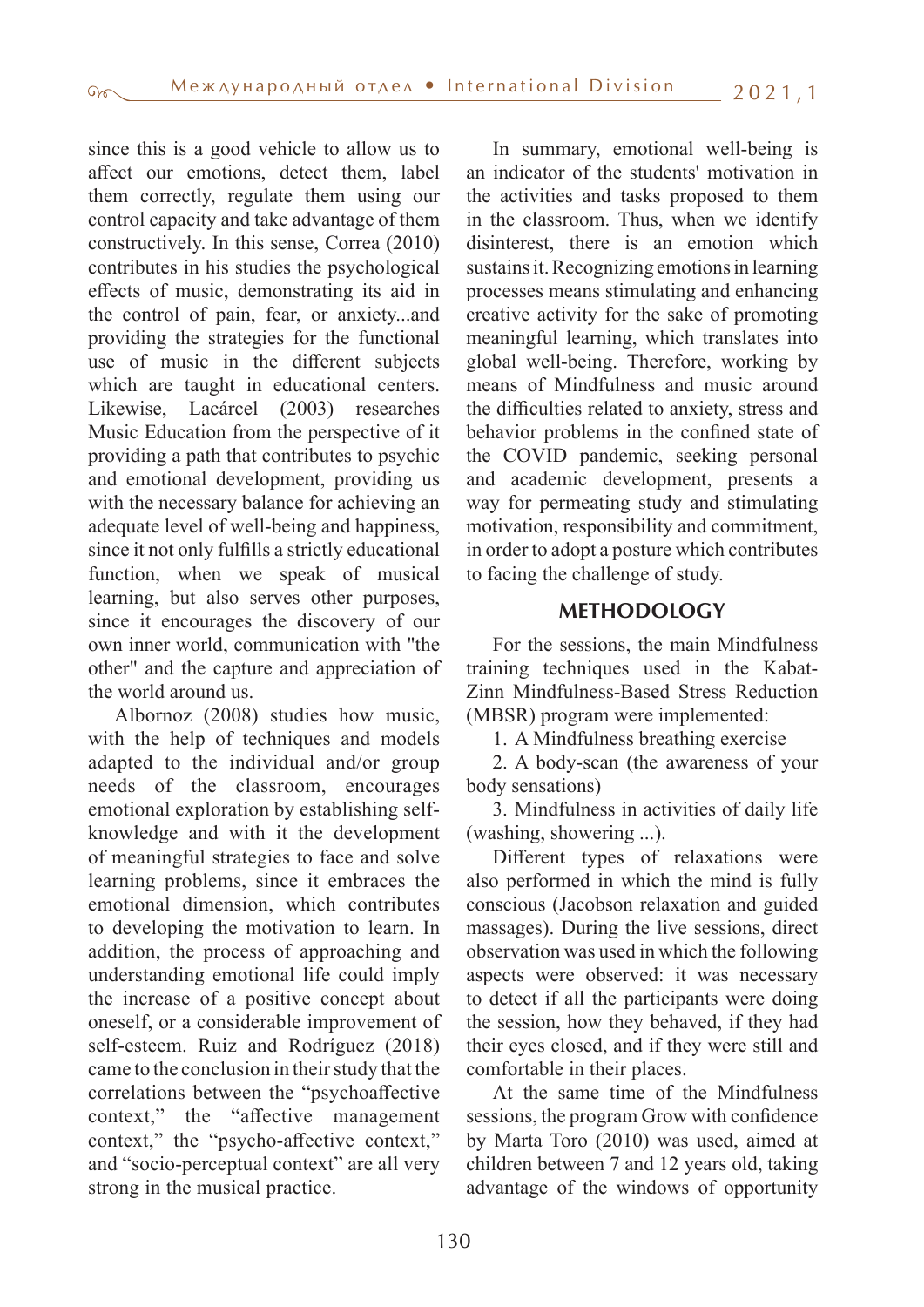or stages of development that open during this age and that would be decisive in the child's development. This is a supportive musical method for parents and teachers which teaches children how to relax and, at the same time, increase their capacity for concentration and attention, trying to gain confidence and selfconfidence.

The method is based on various concepts of modern neuropsychiatry, such as the epigenetic origin (the genes that are more responsive to the environment) of disorders such as ADHD (correcting ADHD), and the knowledge of the different stages or jumps of neurological development of a being human. During their respective stages of growth, children develop certain types of brain waves that will determine their behavior, their ability to learn and their emotions. On the other hand, sounds are vibrations with different frequencies transformed into electrical signals that are connected to our CNS (central nervous system) and to neurological networks.

By means of music, relaxation is sought and taught in children and, in addition to increasing their capacity for concentration and attention, improves their caution and their confidence. For this purpose, seven musical pieces are used with voice guidance of 5 to 8 minutes each. These contain specific sounds, spoken texts, and cyclical rhythms designed to create an environment suitable for relaxation and concentration. The language is simple and the instructions are easy to follow. In this sense, we will go on to detail the different steps and components:

1. **A special place**: Here the children will learn to configure their personal space in a positive and creative way; an inner place where they will feel safe and confident, and that they can evoke whenever they want or need to do so. Similarly to a laboratory, in this special place they will be able to process,

explore and create their own references and patterns of balanced maturation. It will be an indispensable tool that will serve them for a lifetime.

2. **Respiration**: A vital process that allows the oxygenation of the body. Conscious rib and abdominal breathing is learned easily.

3. **Hemispheric Harmonization**: improves the cognitive and emotional capacity. The two cerebral hemispheres, reflexes, laterality and sensations are provided with exercises.

4. **The body scheme**: improves the body image and must be perceived as a crucial aspect in the evolution of children, in selfesteem and self-concept, and is essential in the development of social relationships.

5. **Energy balance**: Attention, memory and emotional balance are worked on by means of an exercise dedicated to stimulating maturation patterns.

6. **Decision making**: A counterpoint is established between internal and external sensations, so that children become able to learn to differentiate their internal world from their external perceptions and to balance these two. This chapter also dedramatizes mistakes in its search for an easy and effective solution.

7. **Urban life**: Although many times it is thought that the ideal is to live in the countryside, close to nature, there are many people who live in the city where they also learn things which the countryside does not give you. It simply requires a different kind of attention and rhythm. This chapter works on developing a sense of personal autonomy in the city itself.

 Next, the guidelines that were followed to apply the method were those indicated by the author:

– Listen to the melodies and observe the indicated procedures at least twice a week in order to establish a routine.

 $\pi c$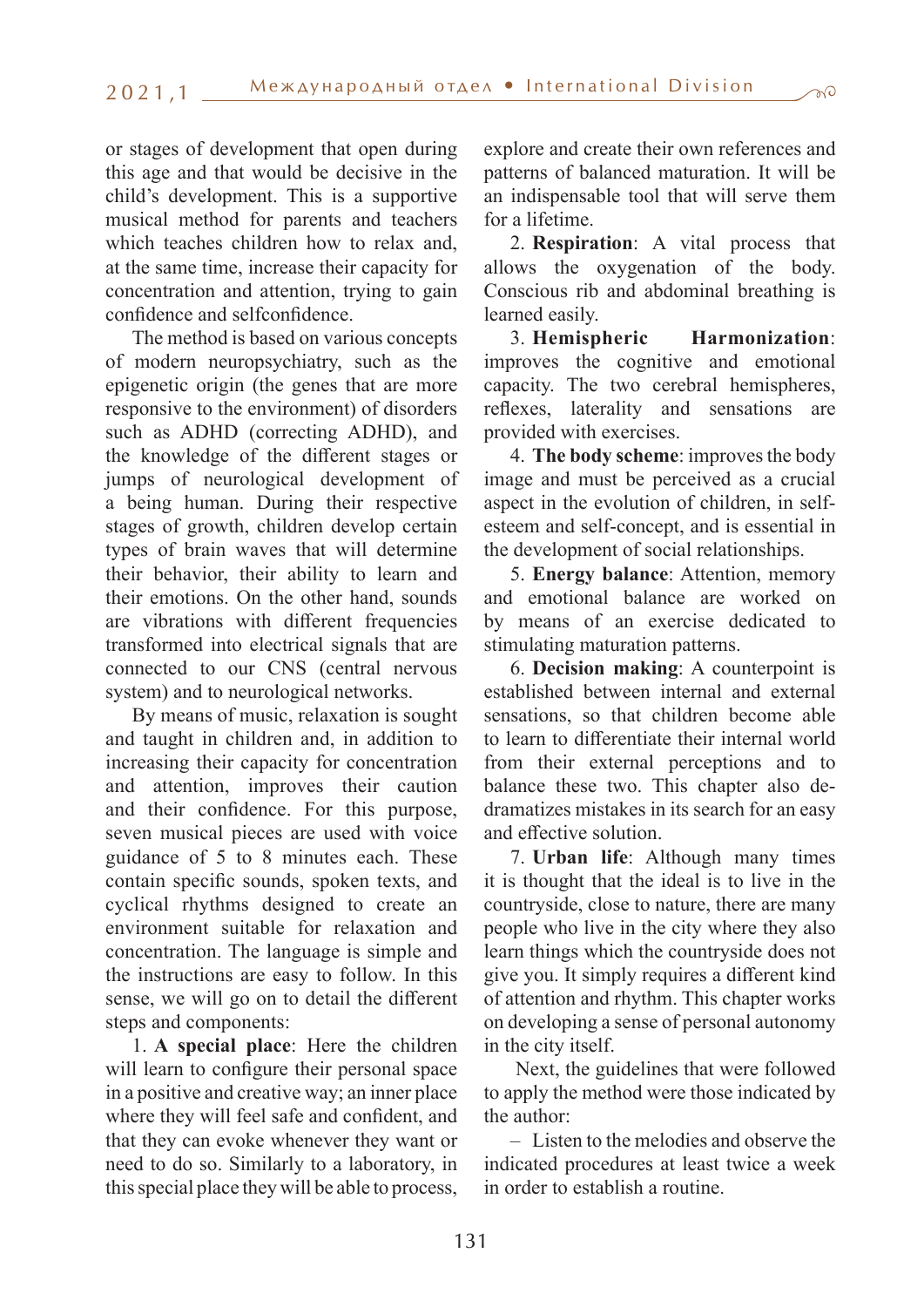– Listen to 1 exercise per session (for 7 minutes a day).

– Always start with the first piece.

– From here, the order is random and will depend on the children.

– The listening time will be adapted to the children's plan.

– During the listening, children must seek a relaxed posture.

## **DATA ANALYSIS: EVALUATION OF THE ACTIVITY**

Next, we will give an account of the aspects related to the sample and the data that were the object of the processing, obtained once the activity explained in the previous section has been completed, by applying a questionnaire.

## **Methodology**

For the present investigation a quantitative methodology and a non-experimental design were used. The "survey" was applied as a method of collecting information from our sample, consisting of the students who have participated in the activity. As an evaluation instrument, the Five Facet Mindfulness Questionnaire (FFMQ) (Baer et al. 2006), cited in Melero (2015) was used. It is a test to achieve the state of self-assessment, which was posed in each session, through multiresponse questions, with the usual format in this type of research (Martín, 2004). This measures the general trend of mindfulness in the state of 'here and now' from the following five skills:

1. Observation: knowing and feeling the external and internal experiences, such as sensations, emotions or thoughts.

2. Description: being able to detail those sensations, thoughts, emotions ... that were felt during the practice.

3. Acting with awareness: being able to act with awareness at the present moment in the here and now and to be able to lead the mind to this very moment.

4. An absence of judgment: perceive the thoughts which go through your head while you are practicing Mindfulness, but do not judge them.

5. An absence of reactivity: do not react impulsively to various situations and feelings.

The FFMQ includes 39 items with a scale from 1 to 5 according to the degree of each statement, from "very rarely" to "always." Each factor has 8 items. The alpha quotient for each factor is between 0.75 and 0.91. In this study the version translated into Spanish by Cebolla et al. (2011) is the one which possesses the alpha coefficient of 0.88 (Melero 2015). However, the presence of such young participants creates the necessity for an adaptation to this questionnaire.

### **Statistics and Samples**

The population is defined by the totality of Primary Education students between 7 and 12 years old in Madrid. Based on this point, an accidental non-probabilistic sampling technique was used and the process consisted of making the activity known to all students from the Madrid educational centers who could participate voluntarily in the class which took place on April 18, 2020. This study involved 130 pupils aged between 7 and 12 years who attended the online dynamics class taught.

## **Analysis of the Data**

The SPSS Statistics 22 program was used for data analysis. The analyzes developed are divided into two types: descriptive analysis and correlational analysis. Basic descriptive analyses are carried out (absolute frequencies, percentages and measures of central tendency and dispersion for the variables contemplated in the study). Regarding the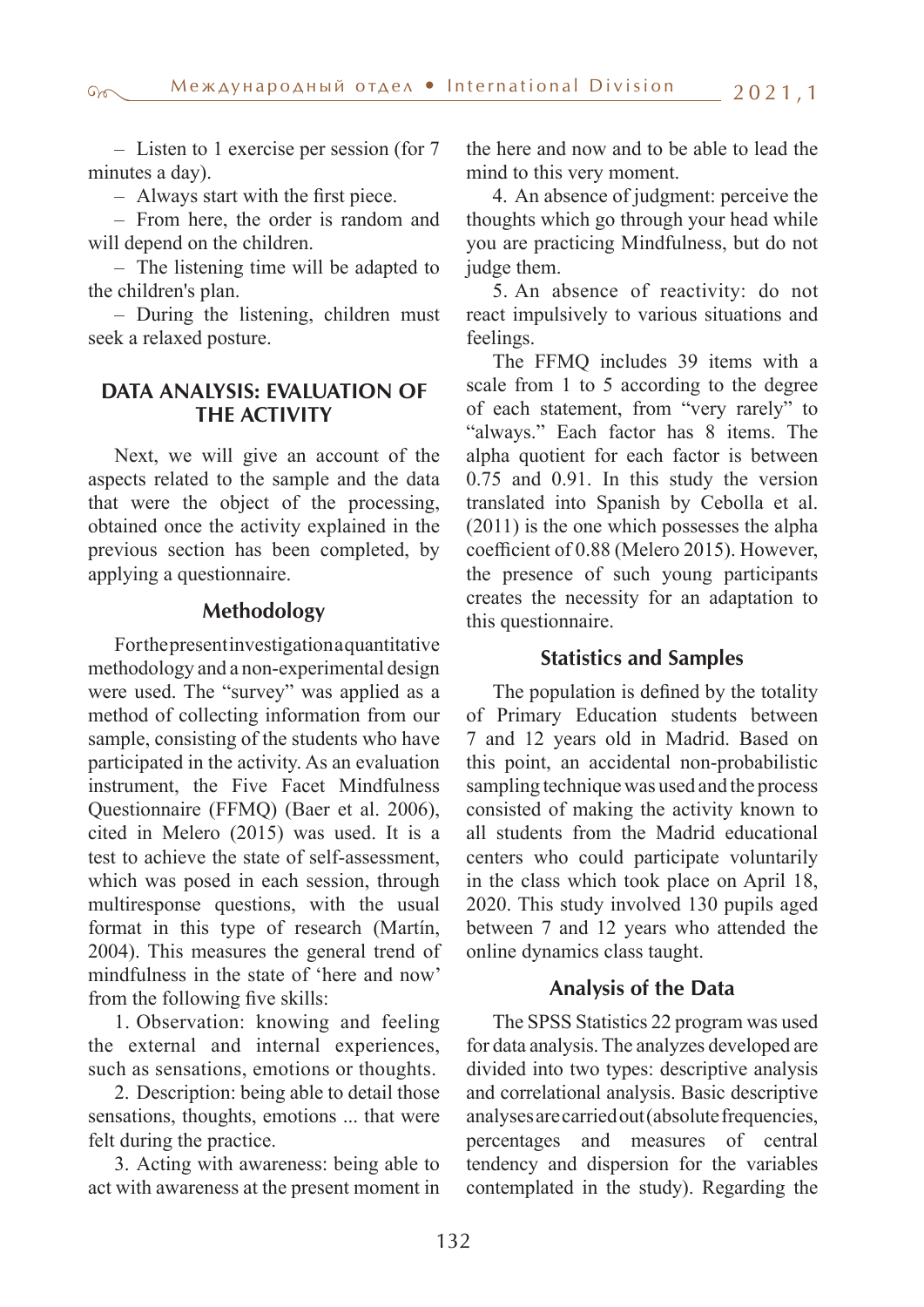correlational analysis, Pearson's correlation coefficient was applied to assess whether there were any relationships between the variables studied, especially for assessing the possible relationships between the variables in the study.

Once these considerations have been established, we will now present the results obtained in the investigation.

#### **The Instrument**

The FFMQ questionnaire designed for this activity establishes the scale of 39 items, with the evaluation scale from 1 to 5 (from "very rarely" to "always"). The alpha quotient for each factor is between .75 and .91. This study makes use of the version translated into Spanish by Cebolla et al. (2011), which possesses the alpha coefficient of .88 (Melero 2015)

## **Results of the Evaluation of the Main Variables**

In the first place, and in relation to the main objective, when channeling the problems of behavior, stress and anxiety generated by the confinement through Mindfulness and Music Education, it has been proven that some levels of anxiety and stress become very well channeled However, behavioral problems have continued in the case of some of the children (Figure 1). With regard to the behavioral problems, a greater channeling effect has possibly not been achieved, since we consider that a greater margin of time would have been necessary to achieve a positive effect of this parameter.

In terms of attention and mindfulness (concentrating on the "here and now"), better results were achieved than with the anxiety levels, since all the participants acquired essential and simple guidelines with daily exercises to perform individually at home. In addition, they were also given a guide so



Graph 1: Stress Levels, Anxiety and Behavioral Problems



that they themselves could carry out a daily follow-up of how they were before doing the practice, how the day had developed and what was the bodily and mood-related situation after engaging in this practice.

With regard to the acquisition of awareness of the breath and its emotions, important achievements are recorded since breathing exercises were carried out every day with a full awareness of the sensations they were experiencing during that time (Graph 2).



Graph 2. The Relative Frequencies of Consciousness

Finally, it became possible to verify the benefit derived from the use of Mindfulness and Music Education after its application.

Source: SPSS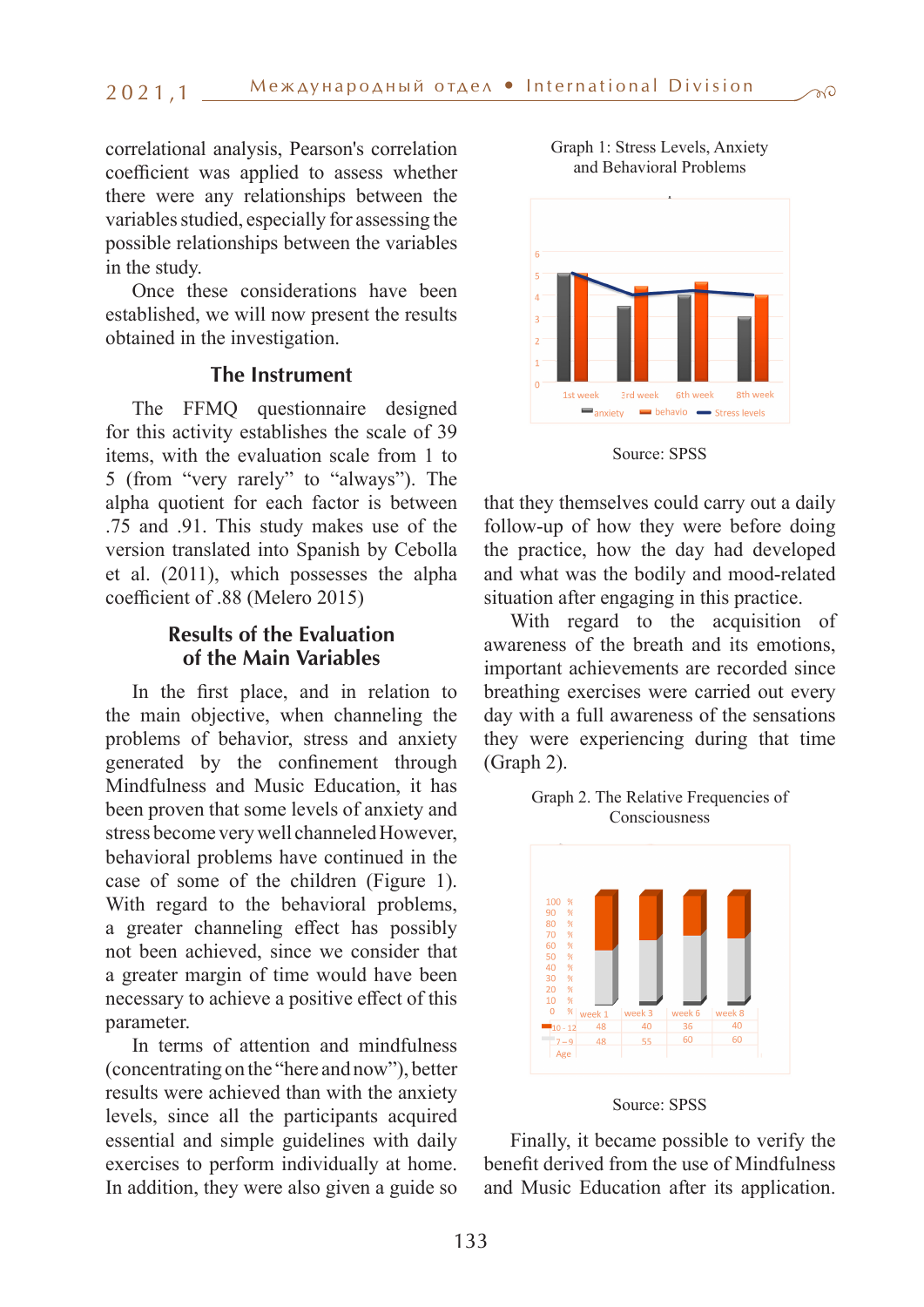In each session, they asked one by one what they had noticed and what their mood was, being themselves the people who expressed what they felt in a state of total calm, very relaxed and even feeling as having escaped from external problems. They were given weekly exercises in Mindfulness and Music Education activities related to daily life actions (brushing their teeth, taking a shower ...), where they themselves recorded the data in a weekly diary in order to check all the benefits they had felt (Graph 3).

Graph 3. Verification of the Benefits



Source: SPSS

Regarding the time spent in this practice, it has been determined that the duration of half an hour of the session, which included the explanation of its activities, the comments on its benefits, and the questions at the end of it have been most satisfying. In the following table (Table 1), the weekly mean of participants who have attended the two weekly sessions is observed.

Table 1: Weekly Attendance Percentage

| Week | Average Attendance |
|------|--------------------|
|      | 70%                |
| 2    | 76%                |
| 3    | 74%                |
|      | 80%                |
| 5    | 86%                |
| 6    | 82%                |
|      | 87%                |
|      | 90%                |

Source: SPSS

In conclusion to this section, a graph is shown below with the correlation between the qualitative variable of age ratio and the independent variable, the online application of the sessions (Graph 4). Thus having a strong positive linear correlation, this results in the correlation coefficient of .97.





Source: SPSS

### **DIDACTIC IMPLICATIONS**

In the present study it has been verified that by practicing Mindfulness and Music Education activities online, behavioral and anxiety-related problems can be channeled – the ones which for this particular case have been generated by the confinement because of the COVID19 pandemic in 2020. In regard to the specific objectives set, an attempt has been made to provide all the main guidelines and elements to work in both programs, to connect with each of the participants' "I" in the present, with the "here" and the "now". However, given the non-total continuity of the participants and the deescalation in the phases during the confinement, it has meant that the objectives raised previously have not been fully achieved.

It has been proven in many research investigations, such as that of Ruiz and Rodríguez (2020), they confirm that music as a social practice becomes an important component both for the educational process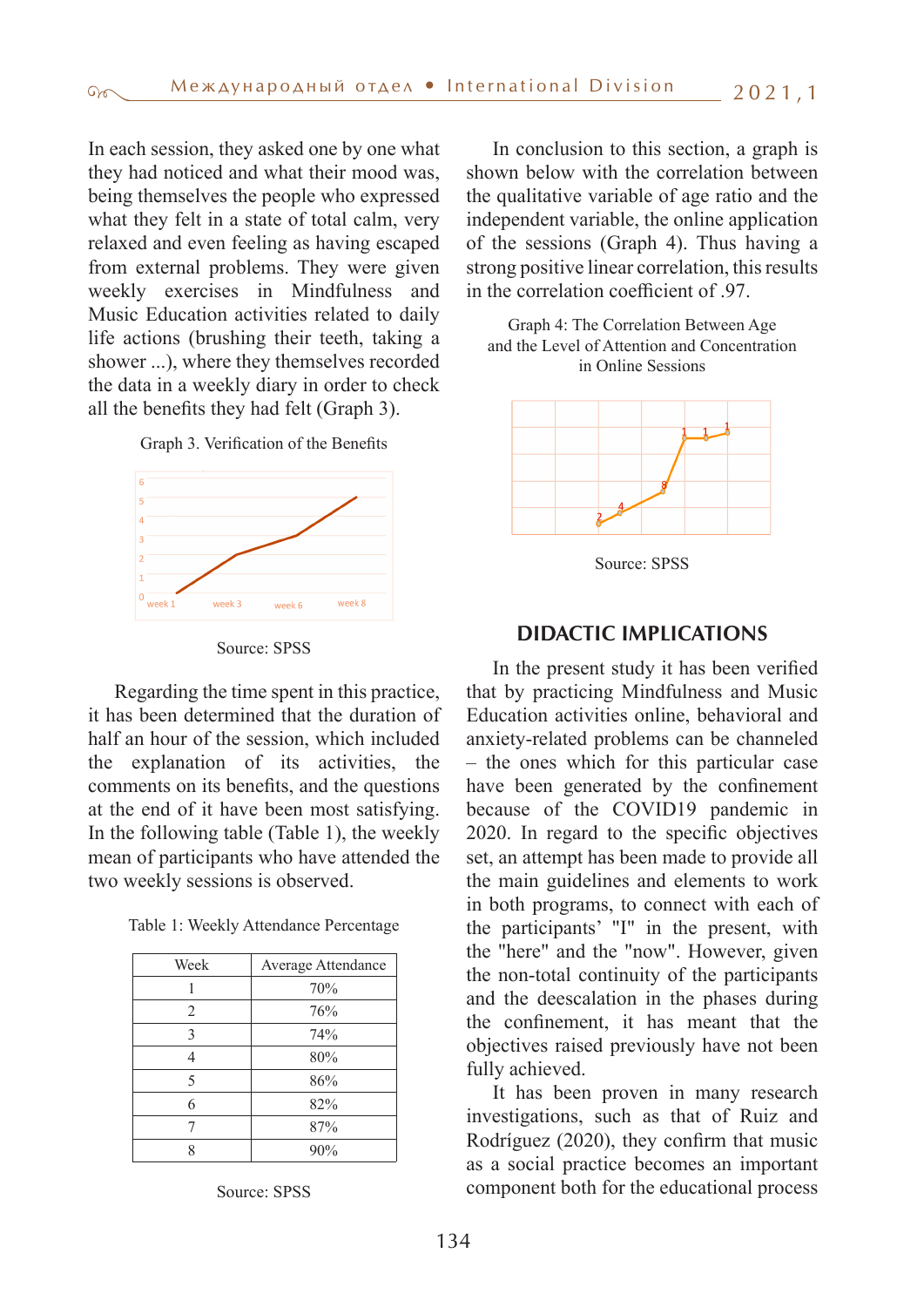and for practices linked to creativity and the acquisition of social competences; Chiesa and Starri (2009), that Mindfulness and Music can reduce stress levels in healthy people. In this vein Hervás, Cebolla, and Soler (2016) have discovered that they improved their mental health by reducing repeated anxiety-generating thoughts.

As an important fact in relation to the previous assessments, Kabat-Zinn founded in 1979 a clinic which elaborated the program called Mindfulness-Based Stress Reduction (MBSR) for people with chronic stress, sleep disorders, anxiety and addictions and it has been proven that following eight weeks of practice all negative levels were noticeably reduced. Therefore, this present study has

corroborated the benefits of Mindfulness in children who attend the primary educational level of school, albeit, the results should be taken with caution.

However, with regard to this study, a deepening of the investigative work is required in order to give it greater solidity. Regarding this proposal as a line of research, it is essential to carry out the study with a much larger sample, to be able to generalize the results for which a method or strategy must be used which allows the participants to control the applied care, so that the effects can be verified, and to improve the access routes for connection to the sessions by using other types of platform which do not create possible difficulties for participants.

#### $\infty$ **REFERENCES**

1. Albornoz Y. Emoción, música y aprendizaje significativo. *Educere*. 2009. No. 13 (44), pp. 67–73.

2. Baer R. A., Smith G. T., Hopkins J., Krietemeyer J., Toney L. Using selfreport assessment methods to explore facets of Mindfulness. *Assessment*. 2006. No. 13 (1), pp. 27–45.

3. Body L., Ramos N., Recondo O., Pelegrina M. Desarrollo de la Inteligencia Emocional a través del programa Mindfulness para regular emociones (PINEP) en el profesorado. *Revista Interuniversitaria de Formación del Profesorado*. 2016. No. 87 (30.3), pp 47–59.

4. Correa E. Los beneficios de la música. *Innovación y experiencias educativas*. Granada, 2010, pp. 1–10.

5. Hervás G., Cebolla A., Soler J. Intervenciones psicológicas basadas en Mindfulness y sus beneficios: estado actual de la cuestión. *Elsevier*. 2016. No. 27, pp. 114–124.

6. Kabat-Zinn J. *Full Catastrophe Living. How to Cope with Stress, Pain and Illness Using Mindfulness Meditation*. New York: Piatkus, 1990. 635 p.

7. Lacárcel Moreno J. Psicología de la música y emoción musical. *Educatio Siglo XXI*. 2003. No. 20–21, pp. 213–226.

8. Lazar S. Meditation Experience is Associated with Increased Cortical Thickness. *NeuroReport*. 2005. No. 16 (17), pp. 1893–1897.

9. Losa A. M., Simón V. Afrontar el sufrimiento a través de *Mindfulness* y la compasión. *Revista de Medicina de Familia y Atención Primaria*. 2013. No. 17 (Supl. 1), pp. 50–55.

10. Martín L., Ros I., and Ruiz G. Emotional education in a film workshop: interdisciplinary proposal and cooperative learning in the school. *Emotional Education: Reflexions and areas of application*. Madrid: Francisco de Vitoria University, 2014, pp. 127–154.

11. Nhat Hanh T. *Plantando semillas. La práctica de Mindfulness con niños*. Barcelona: Kairós, 2018. 256 p.

12. Parra M., Montañés J., Montañés M., Bartolomé R. Conociendo Mindfulness. *Revista de la Facultad de Educación de Albacete*. Ensayos. 2012. No. 27, pp. 29–46.